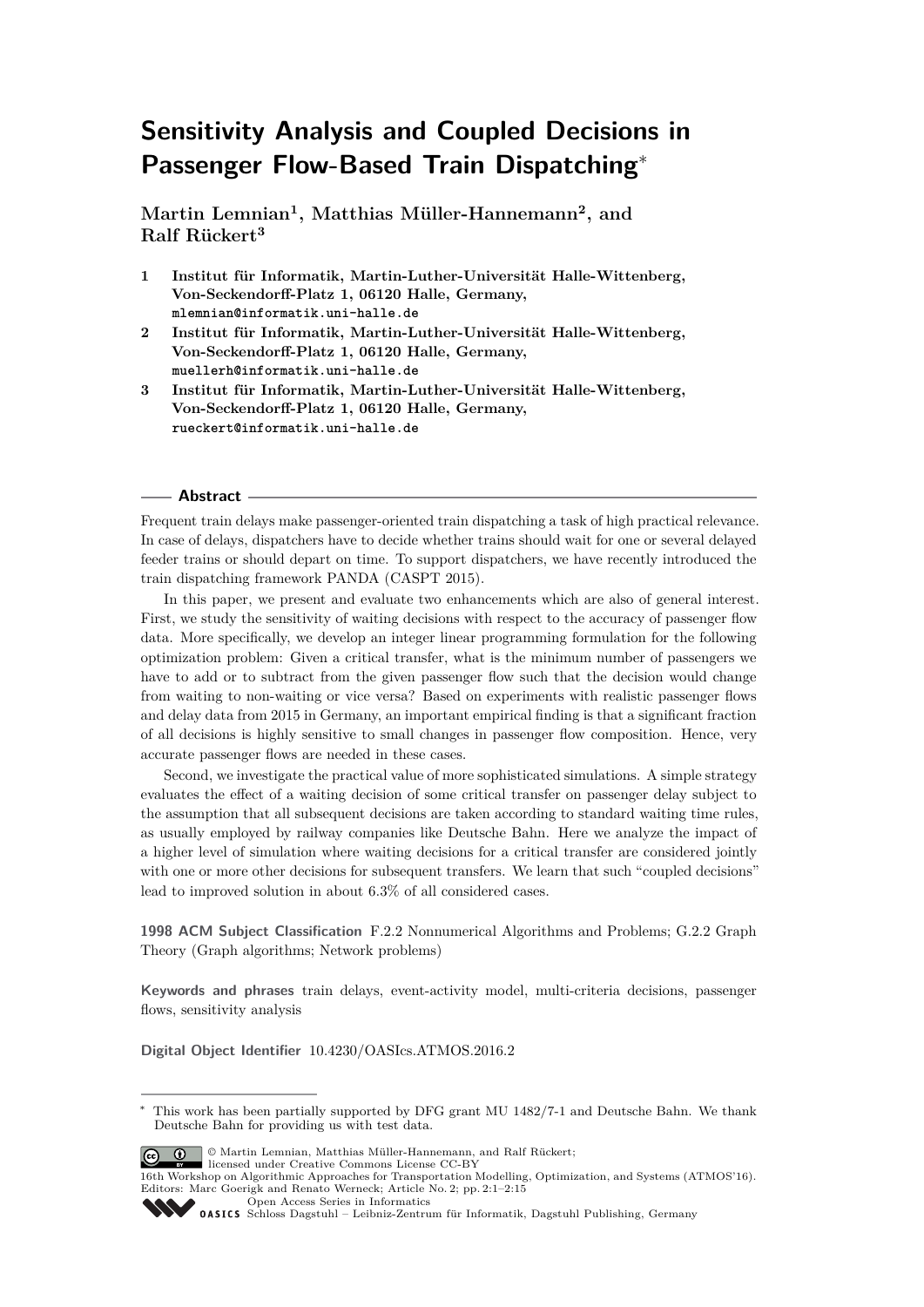### **2:2 Sensitivity Analysis and Coupled Decisions in Train Dispatching**

# **1 Introduction**

Public railway passenger transport is a key for greater mobility. Every day millions of passengers choose to travel by train and rely on the quality of service offered by railway companies. In daily operations, the quality of service is hindered by the fact that train delays and disruptions occur frequently. For passengers this often means that they miss some transfer and arrive delayed at their destination. To improve and to maintain their quality of service, railway companies employ train dispatchers who monitor delays and manually decide which trains shall wait for delayed incoming trains in order to maintain connections for passengers. Since waiting decisions induce further delays which propagate through the network, train delay management becomes a challenging and highly complex optimization problem. In this paper, we focus on coping with small and medium-size delays, while disruption management deals with more severe cases.

Recently, we introduced the decision support tool PANDA (Passenger Aware Novel Dispatching Assistance) [\[11\]](#page-13-0) which has been developed together with Deutsche Bahn. The purpose of this tool is to provide dispatchers with information about which transfers are critical and require their attention, and the impact of waiting decisions gained from simulation. The evaluation of estimated arrival delays at the final destinations of all affected passengers is the basis for a qualified recommendation to wait or not to wait, and where applicable, how many minutes to wait. The PANDA prototype has been successfully tested in two field studies. In this paper, we introduce and study two enhancements of PANDA. As additional features we provide a sensitivity analysis and a more sophisticated simulation.

In practice, train disposition always has to deal with fuzzy and uncertain data. The current delay scenario and predictions about arrival and departure times change from minute to minute. Thus, we have to work with incomplete and estimated data. Since real-time passenger flow data will only be available in the future, our passenger flows are based on resource planning data, estimated by experts of Deutsche Bahn. This data is likely to be quite accurate, but for a specific day of operations we have to expect deviations. For example, it might be that a whole group of people, say a school class, is sitting in a train while we assume that there is none. Therefore, we want to investigate how stable our recommendations are with respect to fluctuations in the size and composition of the passenger flow. Simulation of delay scenarios in PANDA is done for critical transfers. In case of a waiting decision, the waiting train induces further delays in the network. PANDA's simulation framework assumes that all subsequent waiting decisions are derived from a strict application of standard waiting time rules.<sup>[1](#page-1-0)</sup> It is quite obvious that such a simple strategy can be suboptimal. For example, passengers on a route with several transfers may only take advantage from a kept transfer if they also reach their subsequent ones. For them, an optimal decision would include "coupled decisions", where a specific waiting decision is taken jointly with one or several others (an example is given in Appendix [A\)](#page-13-1). Therefore, a more advanced simulation depth would be desirable, but appears to be quite challenging in a real-time setting.

**Goals and contribution.** We study the following questions:

**1.** How sensitive are waiting decisions in PANDA with respect to the given passenger flow? To this end, we want to study the following optimization problem: Determine the minimum

<span id="page-1-0"></span><sup>1</sup> These rules are of the form that trains of a certain train class have to wait in case of delays up to *x* minutes for a train of some other class. For example, an ICE train has to wait for 3 minutes for some other ICE train.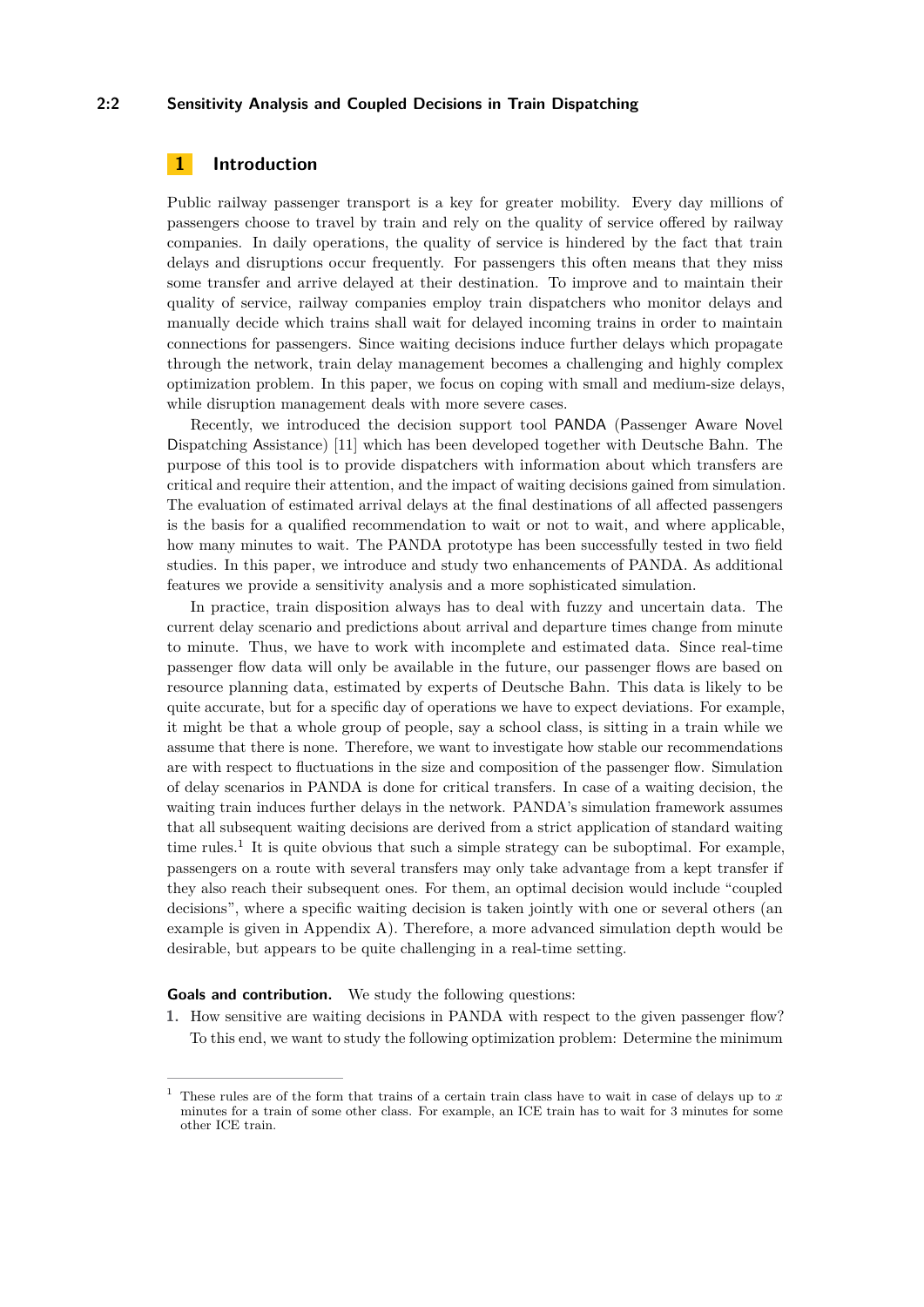number of passengers which we have to add or to subtract from the current passenger flow such that the current decision would change. If this minimum number is small —in comparison with the number of affected passengers, then we conclude that the decision is sensitive to fluctuations. In Section [3,](#page-5-0) we show how to model this optimization problem as an integer linear program. Experimental results with realistic passenger flow data and recorded delay streams within Germany from 2015 indicate that the sensitivity of waiting decisions has to be taken into account by dispatchers.

**2.** What do we gain in terms of passenger punctuality by exploring coupled decisions? Or correspondingly, what do we lose by applying only standard waiting time rules in subsequent decisions? To answer these questions, we implemented a conflict tree approach for simulating more complex scenarios. Our main observation is that coupled waiting decisions improve about 6.3% of all cases.

**Related work.** Delay management and dispatching has been studied intensively. A first integer linear programming (ILP) formulation of delay management has been given by Schöbel [\[13\]](#page-13-2) and extended in [\[14\]](#page-13-3). Several recent approaches integrated passenger rerouting into ILP formulations for delay management, for example Dollevoet et al. [\[5\]](#page-13-4), Dollevoet and Huisman [\[4\]](#page-13-5), Schmidt [\[12\]](#page-13-6), and Kanai et al. [\[6\]](#page-13-7). Typically, they consider *offline versions*, where all delays are known before the optimization process starts. Unfortunately, the integration of the rerouting part into ILP models leads to a huge blow up of model size. For large and complex train networks with several thousands of stations and millions of passengers, the resulting ILP models cannot be solved by state-of-the-art integer programming techniques, and certainly not within very few minutes as needed in an operational setting. While the above mentioned approaches model delay management on a macroscopic operational level of detail (arrival and departure events at stations), Corman et al. [\[3\]](#page-13-8) present a first attempt to combine detailed microscopic (i. e., block section level) delay management models with passenger routing. Dollevoet and Huisman [\[4\]](#page-13-5) proposed and studied several fast heuristics. In particular, they introduce an iterative ILP approach which comes close to an exact ILP solution but is significantly faster. However, it is not known whether the iterative ILP approach scales well to large-scale networks. For online scenarios, Kliewer and Suhl [\[7\]](#page-13-9) evaluate several simple dispatching rules. They work with randomly generated delay scenarios and randomly generated passenger flows while we use observed delays and more realistic passenger flows. Moreover, they work only with a subfleet of interregional trains from the Frankfurt area. Bauer and Schöbel [\[1\]](#page-13-10) also consider various online strategies. They introduce a learning strategy based on simulations with many delay scenarios and report promising results using this strategy in experiments on artificial schedules and generated delay data.

An important aspect of train dispatching is the timing within the decision making process. Lemnian et al. [\[9\]](#page-13-11) and Rückert et al. [\[11\]](#page-13-0) studied the question when to decide. They showed that early rerouting is beneficial in a significant number of cases in comparison to the conservative strategy which decides as late as possible.

In this paper we focus on train dispatching for small and medium-size delays. Passengeroriented management strategies for major disruptions, where part of the infrastructure is temporarily unavailable, have been proposed by Kroon et al. [\[8\]](#page-13-12) and Veelenturf et al. [\[15\]](#page-13-13). We are not aware of any previous studies on the sensitivity of dispatching decisions.

**Overview.** The remainder of this work is structured as follows. In Section [2,](#page-3-0) we briefly review the train dispatching framework of PANDA. Afterwards, in Section [3,](#page-5-0) we describe our approach for analyzing the sensitivity of waiting decisions with respect to the passenger flow.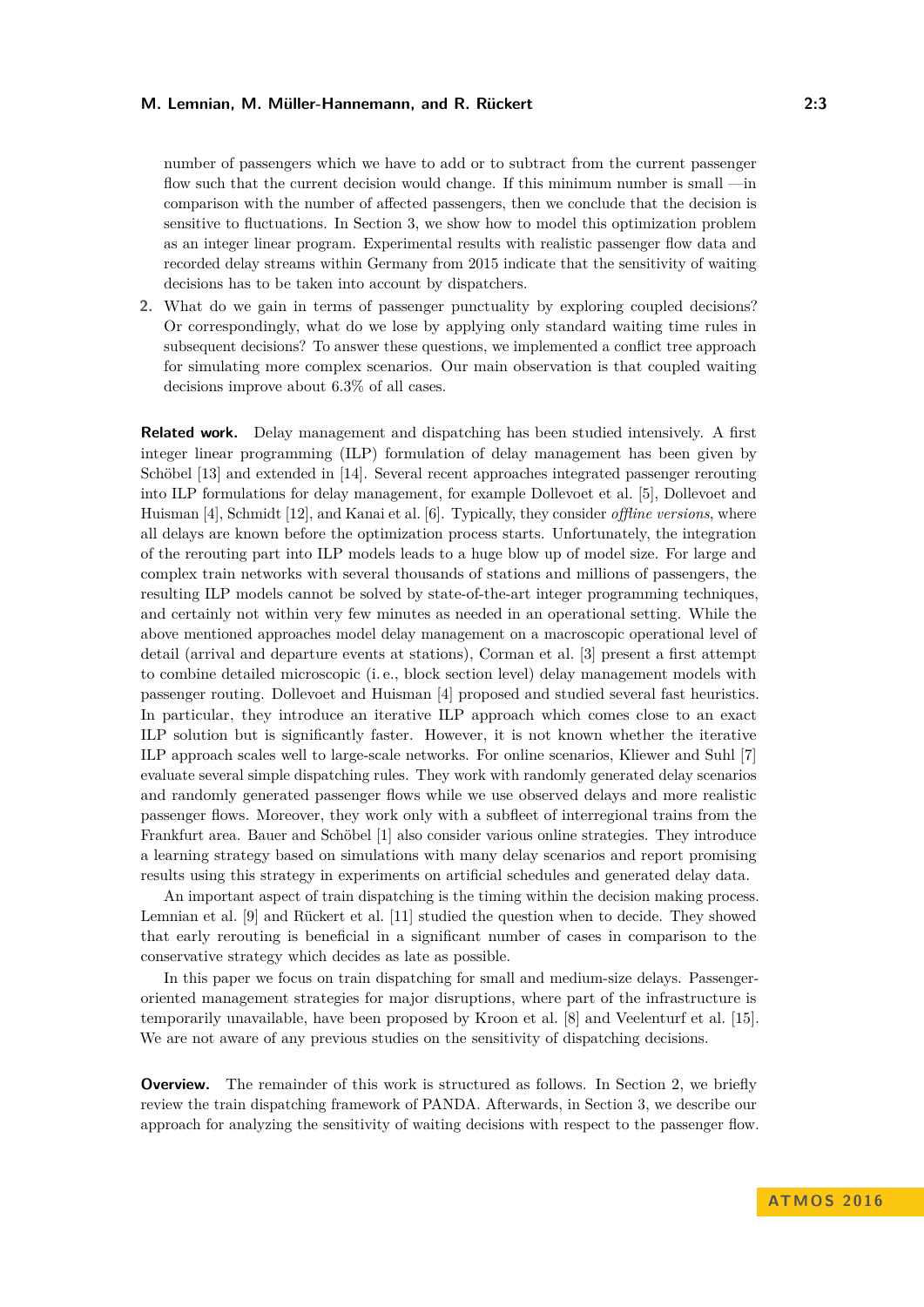### **2:4 Sensitivity Analysis and Coupled Decisions in Train Dispatching**

Moreover, we evaluate the results of several thousand test cases. The second theme, the impact and importance of coupled decisions, is discussed in Section [4.](#page-8-0) Finally, we conclude with a short summary and an outlook to future work (Section [5\)](#page-12-0). The Appendix contains an illustrating example for coupled decisions.

# <span id="page-3-0"></span>**2 Train Dispatching Framework**

**Event-activity networks and passenger flows.** To model the railway schedule and passenger flow we use an *event-activity network*  $\mathcal{N} = (\mathcal{V}, \mathcal{A})$ , which is a directed acyclic graph with vertex set  $V$  and arc set  $A$ . Each vertex represents an arrival or departure event of some train. Arcs model relations between events. We distinguish between *driving arcs*, modelling the driving of a specific train until its next stop, *waiting arcs*, modelling a train standing on a platform and *transfer arcs*, modelling the possibility for passengers to switch between trains. For more details of the event-activity network see [\[2\]](#page-13-14) or [\[9\]](#page-13-11). In our model, the passenger flow is represented by directed paths in  $N$ . Each passenger route corresponds to a path between a departure event at its origin and an arrival event at its destination. Since we are dealing with millions of passengers, we merge passengers with an identical path in the event-activity network to *passenger groups* and consider them as a kind of equivalence class. In case of delays all passengers who belong to the same group are treated in the same fashion. This approach greatly reduces the computational effort for persistently updating the passenger flow. In reality not all individual members of a passenger group will necessarily act in the same way if they have to change their original travel plans due to some kind of disturbance. Thus, more sophisticated behavioral models might be needed. However, a refinement of equivalence classes of passengers into smaller groups can easily be implemented.

**Delays and critical transfers.** Event nodes are equipped with time stamps: the planned event time according to schedule and the current forecast for its realization (if it lies in the future) or its realization time (if it lies in the past). In addition to the railway schedule and passenger flow we obtain delay information from Deutsche Bahn in real-time. Delay information is used to modify the event-activity network in such a way that its time stamps represent the real delay status of the railway network. Delay propagation is done as described in [\[10\]](#page-13-15). Therefore, the event-activity network changes its structure over time. Because of these changes it is necessary to evaluate the feasibility of each transfer. To this end, we developed a method to classify all future transfers according to the current delay situation in the event-activity network (for details see [\[9\]](#page-13-11)). We have two different infeasible states for transfers, *critical* and *broken*. Critical means that the transfer can be maintained by a slight delay (additional to what is specified in the standard waiting time rule) of the connecting train. Broken means that the transfer can only be maintained by a large (additional) delay of the connecting train. The differentiation of the two states is important, because dispatchers should keep an eye on critical transfers and only in exceptional cases on broken ones.

**Basic framework.** A schematic sketch of the basic framework for train dispatching is given in Fig. [1.](#page-4-0) First, PANDA uses the schedule and passenger flow information to create an event-activity network. Every 30 seconds, our framework receives the newest delay information and updates the structure of the event-activity network accordingly. After this step the program classifies all future transfers. For all passengers affected by broken transfers PANDA determines a fastest alternative route with minimum number of transfers to their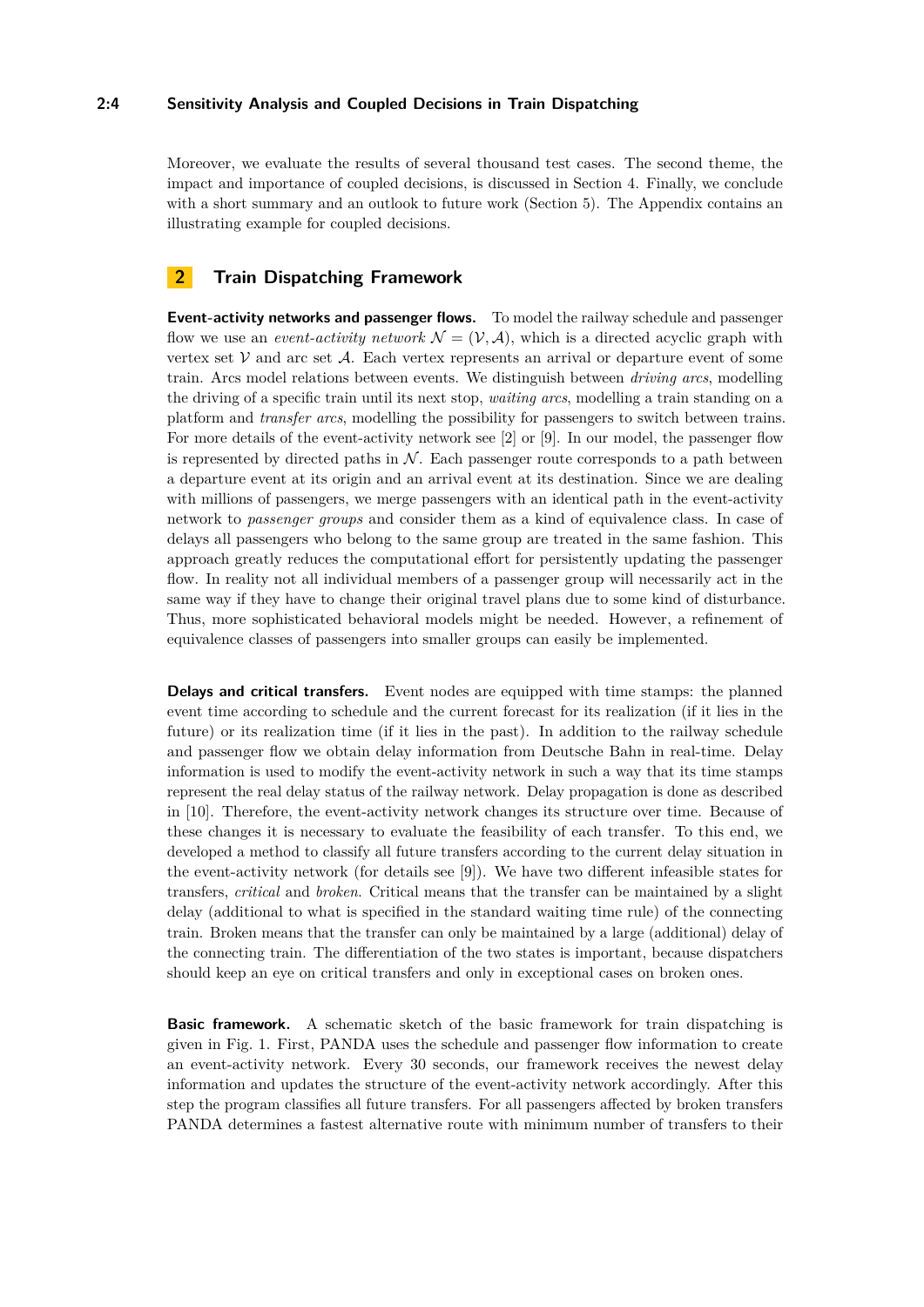<span id="page-4-0"></span>

**Figure 1** Schematic sketch of the train dispatching process.

destinations.[2](#page-4-1) For all passengers using a critical transfer our software simulates a WAIT and a NO-WAIT decision and displays the evaluation of both alternatives to the dispatcher.

The chosen criteria to evaluate both decisions are listed below. If the dispatcher decides not to maintain the transfer, PANDA again determines the fastest alternative routes for all affected passengers to their destinations. If the decision is to maintain the transfer, then the dispatcher manually creates a delay for the connecting train and our framework receives this delay message in the next iteration of its dispatching process. A waiting decision for a specific transfer, say from train *A* to train *B*, may implicitly also resolve other critical transfers of trains feeding train *B*. In such cases our evaluation considers all affected passenger groups.

**Multi-criteria objectives.** We use the following criteria to evaluate the impact of waiting and non-waiting decisions on passengers. The specific choice of the following criteria is an outcome of discussions with practitioners, and the given thresholds are somewhat arbitrary. Clearly, the precise definitions are easily adaptable. Our criteria are

- **1.** the total delay at destination (or, equivalently the average delay) over all passengers
- **2.** number of passengers with a delay at destination *<* 6 minutes (regarded as "on-time")
- **3.** number of passengers with a delay at destination ≥ 6 minutes
- **4.** number of passengers with a delay at destination ≥ 30 minutes
- **5.** number of passengers with a delay at destination  $\geq 60$  minutes
- **6.** number of passengers with a delay at destination  $\geq 120$  minutes
- **7.** number of passengers without any (acceptable) alternative.[3](#page-4-2)

Objectives 3-6 include passengers without any acceptable alternative. We evaluate all given criteria for both alternative decisions, but consider only those passenger groups for which a difference with respect to their arrival time at the destination occurs. To provide a recommendation to dispatchers, we apply a simple *majority rule*. We recommend WAIT if the majority of criteria is in favor of waiting, and NO-WAIT if the majority of criteria is in favor of non-waiting. Otherwise, there is a tie.

<span id="page-4-1"></span><sup>&</sup>lt;sup>2</sup> We only reroute passengers if necessary, i.e. if their original route has become infeasible. In some cases, other passengers may have the possibility to switch to some faster route, but such options are not supported in this context.

<span id="page-4-2"></span><sup>&</sup>lt;sup>3</sup> Here we have either been unable to find any alternative route, or passengers have planned to arrive at their final destination before 02:00 a.m. on the next day, but by being rerouted to the best available alternative route they would arrive only after 04:00 a.m. on the next day. We consider an unplanned over-night trip or an extended stay at some station during night as not acceptable.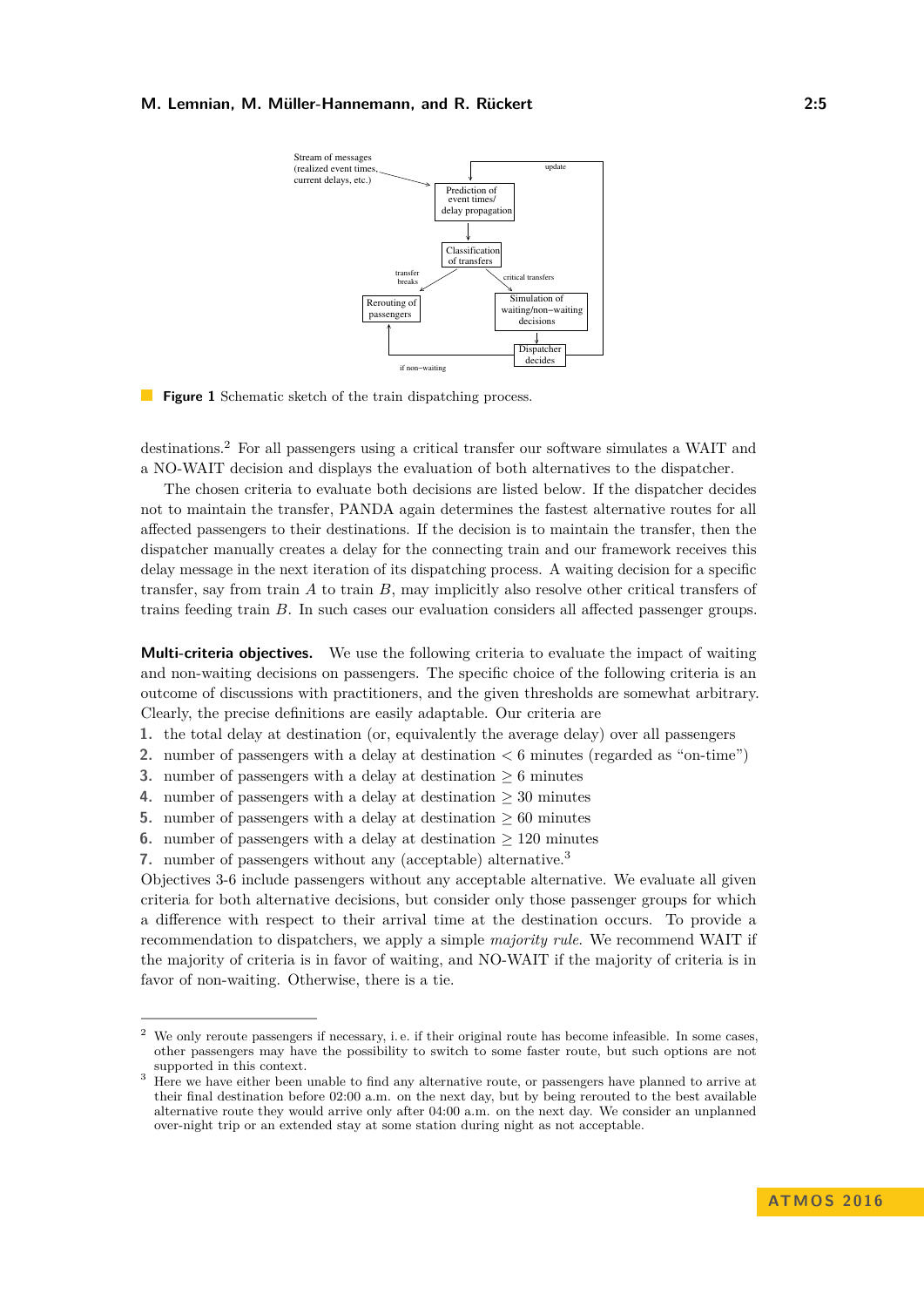#### **2:6 Sensitivity Analysis and Coupled Decisions in Train Dispatching**

# <span id="page-5-0"></span>**3 Sensitivity Analysis**

In this section we are interested in the following optimization problem: Given a critical transfer, what is the minimum number of passengers we have to add or to subtract from the given passenger flow such that the decision of PANDA would change from waiting to non-waiting or vice versa? In our model we consider deviations from the given passenger flow in both directions. For each passenger group, the actual number of passengers can be larger or smaller than planned. A restriction of our model is that we do not consider additional passenger groups with other source-destination relations than the ones given.

Recall, that in our dispatching framework PANDA, dispositions follow a majority decision with respect to several optimization criteria. Let us assume that  $n$  passenger groups  $p_1, p_2, \ldots, p_n$  are affected by one of the two alternative decisions (a passenger is *affected* if his route or his arrival time at the destination differs). We can identify affected passengers during the simulation by first collecting all arrival events with non-identical timestamps in the two alternatives. Second, we collect all passenger groups which have their final destination associated with these events. Moreover, we can easily keep track of rerouted passengers. Let us denote the set of affected passenger groups by  $P$  and let the expected number of passengers in group  $p_i$  be  $c_i$ . For each group  $p_i$ , our simulation calculates the delay at the final destination for both possibilities. In the waiting case, this delay in minutes is denoted by  $W(p_i)$ , whereas in the non-waiting case we write  $N(p_i)$ . For the  $\ell$ -th decision criterion, let  $crit^{\ell}(\mathcal{P})$  be the function which maps to  $\{-1,0,1\}$ , where we identify the function value 1 with the decision WAIT, the value −1 with the decision NO-WAIT, and the value 0 with a tie (NEUTRAL). For example, we can define for the first criterion (the total amount of delay at the destination) the function as

$$
crit^{1}(\mathcal{P}) = \begin{cases} 1 & \text{if } \sum_{i=1}^{n} W(p_{i})c_{i} < \sum_{i=1}^{n} N(p_{i})c_{i} \\ -1 & \text{if } \sum_{i=1}^{n} W(p_{i})c_{i} > \sum_{i=1}^{n} N(p_{i})c_{i} \\ 0 & \text{otherwise} \end{cases}
$$

With *k* different criteria, we decide WAIT if  $\sum_{\ell=1}^{k} crit^{\ell}(\mathcal{P}) > 0$ , and NO-WAIT if this expression is negative. Otherwise, we obtain a tie.

### **Sensitivity problem.**

**Given:** A critical or broken transfer for which the decision is either WAIT or NO-Wait, and a set of *n* affected passenger groups  $P$ , and values  $c_i$ ,  $W(p_i)$ ,  $N(p_i)$  for each  $p_i \in P$ .

**Task:** Determine numbers  $\tilde{c}_i \geq 0$  such that the total deviation from the given multiplicities of passenger groups  $\sum_{i=1}^{n} |\tilde{c}_i - c_i|$  is as small as possible and the overall decision is reversed to the opposite one.

The complexity status of the problem is unknown. At first glance, one might think that a simple greedy approach could solve the sensitivity problem. It seems natural to order the passenger groups by decreasing difference  $|W(P_i) - N(P_i)|$ . However, it is easy to come up with counter-examples showing that a greedy strategy based on such an order does not work. While changing the multiplicity of the group maximizing  $|W(P_i) - N(P_i)|$  is most beneficial to revert the criterion total delay at destination from NO-WAIT to WAIT, its influence on other criteria is more subtle —it may or may not have an effect. A second natural greedy heuristic would order passenger groups decreasingly by the number of criteria which they can influence. But again, easy counter-examples demonstrate that a greedy approach based on this idea does not work either.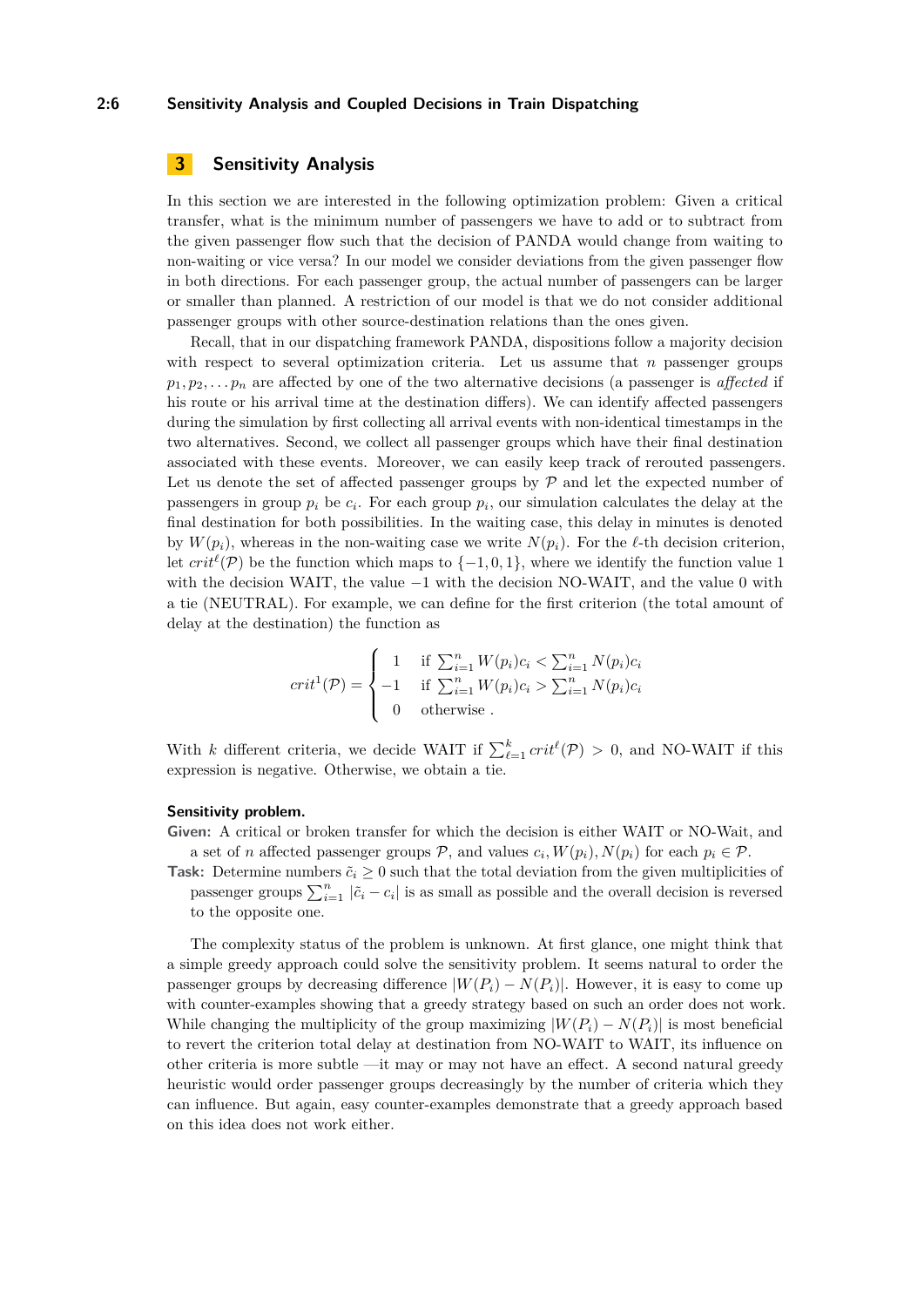Next we provide an ILP formulation of the sensitivity problem. Its main advantage is the ease by which we can adapt the formulation to changes in the specific choice of criteria for evaluating WAIT and NO-Wait decisions. For example, one could easily add further criteria or integrate a weighting scheme to differentiate the influence of selected criteria.

### **3.1 ILP Formulation**

We sketch the basic idea behind our ILP formulation. Let  $x_i^+$  and  $x_i^-$  be integral variables, describing the number of passengers which are added to or subtracted from group  $p_i \in \mathcal{P}$ , respectively. Suppose that we have to deal with *k* criteria. Let  $\Delta := \sum_{j=1}^{k} crit^{j}(P)$ . This number  $\Delta$  represents the absolute value of the difference of criteria in favor or against a WAIT decision. Hence, in order to change the overall outcome, the net change of the individual criteria must be at least  $\Delta + 1$ . A technical complication for our ILP formulation comes from the fact that each criterion can assume the three states WAIT, NO-WAIT, and NEUTRAL. Hence, we have to distinguish the cases that a criterion changes from WAIT to NEUTRAL or NO-WAIT, from NO-WAIT to NEUTRAL or WAIT, and from NEUTRAL to WAIT or NO-WAIT. To this end, we introduce the following three {0*,* 1}-decision variables for each criterion. For criterion *j*, variable  $w_j$  denotes that the *j*-th criterion will vote for WAIT in an optimal solution of the sensitivity problem, whereas variable  $\overline{w}_i$  means that it is in favor for NO-WAIT. The third possible outcome, a tie (NEUTRAL), is denoted by *t<sup>i</sup>* .

Let  $K$  be the set of all criteria. With respect to the situation before solving the ILP, let  $W$  be the subset of criteria in favor of WAIT,  $\mathcal{NW}$  the subset of criteria in favor of NO-WAIT, and  $\mathcal T$  the remaining subset of criteria with a tie. Assuming that the current decision is NO-WAIT, we obtain the following ILP (the opposite case is very similar).

$$
\min \sum_{i \in \mathcal{P}} (x_i^+ + x_i^-) \tag{1}
$$

subject to

<span id="page-6-0"></span>
$$
w_j + \overline{w}_j + t_j = 1 \quad \text{for } j \in \mathcal{K}
$$
 (2)

$$
\sum_{j \in \mathcal{NW}} (2w_j + t_j) + \sum_{j \in T} (w_j - \overline{w}_j) + \sum_{j \in \mathcal{W}} (-2\overline{w}_j - t_j) \ge \Delta + 1 \tag{3}
$$

$$
\sum_{i \in \mathcal{P}} a_{ij} (x_i^+ - x_i^-) - (b_j + 1) w_j - b_j t_j + M \overline{w}_j \ge 0 \quad \text{for } j \in \mathcal{NW}
$$
\n
$$
\sum_{i \in \mathcal{P}} a_{ij} (x_i^+ - x_i^-) - (b_{ij} + 1) \overline{w}_{ij} - b_j t_j + M \overline{w}_j \ge 0 \quad \text{for } j \in \mathcal{W} \tag{5}
$$

$$
\sum_{i \in \mathcal{P}} a_{ij} (x_i^+ - x_i^-) - (b_j + 1)\overline{w}_j - b_j t_j + M w_j \qquad \ge 0 \qquad \text{for } j \in \mathcal{W} \tag{5}
$$

$$
\sum_{i \in \mathcal{P}} a_{ij} (x_i^+ - x_i^-) + M(t_j + \overline{w}_j) \ge 1 \quad \text{for } j \in \mathcal{T}
$$
 (6)

$$
\sum_{i \in \mathcal{P}} a_{ij} (x_i^+ - x_i^-) - M(t_j + w_j) \le -1 \quad \text{for } j \in \mathcal{T}
$$
 (7)

$$
2 \cdot \sum_{i \in \mathcal{P}} a_{ij} (x_i^+ - x_i^-) - t_j + M \overline{w}_j \qquad \ge 0 \qquad \text{for } j \in \mathcal{T}
$$
 (8)

$$
-2 \cdot \sum_{i \in \mathcal{P}} a_{ij} (x_i^+ - x_i^-) + t_j + M w_j \qquad \ge 0 \qquad \text{for } j \in \mathcal{T}
$$
 (9)

$$
x_i^- \le c_i \quad \text{for } i \in \mathcal{P} \tag{10}
$$

$$
x_i^+, x_i^- \qquad \in \mathbb{N}_0 \qquad \text{for } i \in \mathcal{P} \tag{11}
$$

$$
w_j, \overline{w}_j, t_j \in \{0, 1\} \quad \text{for } j \in \mathcal{K}, \tag{12}
$$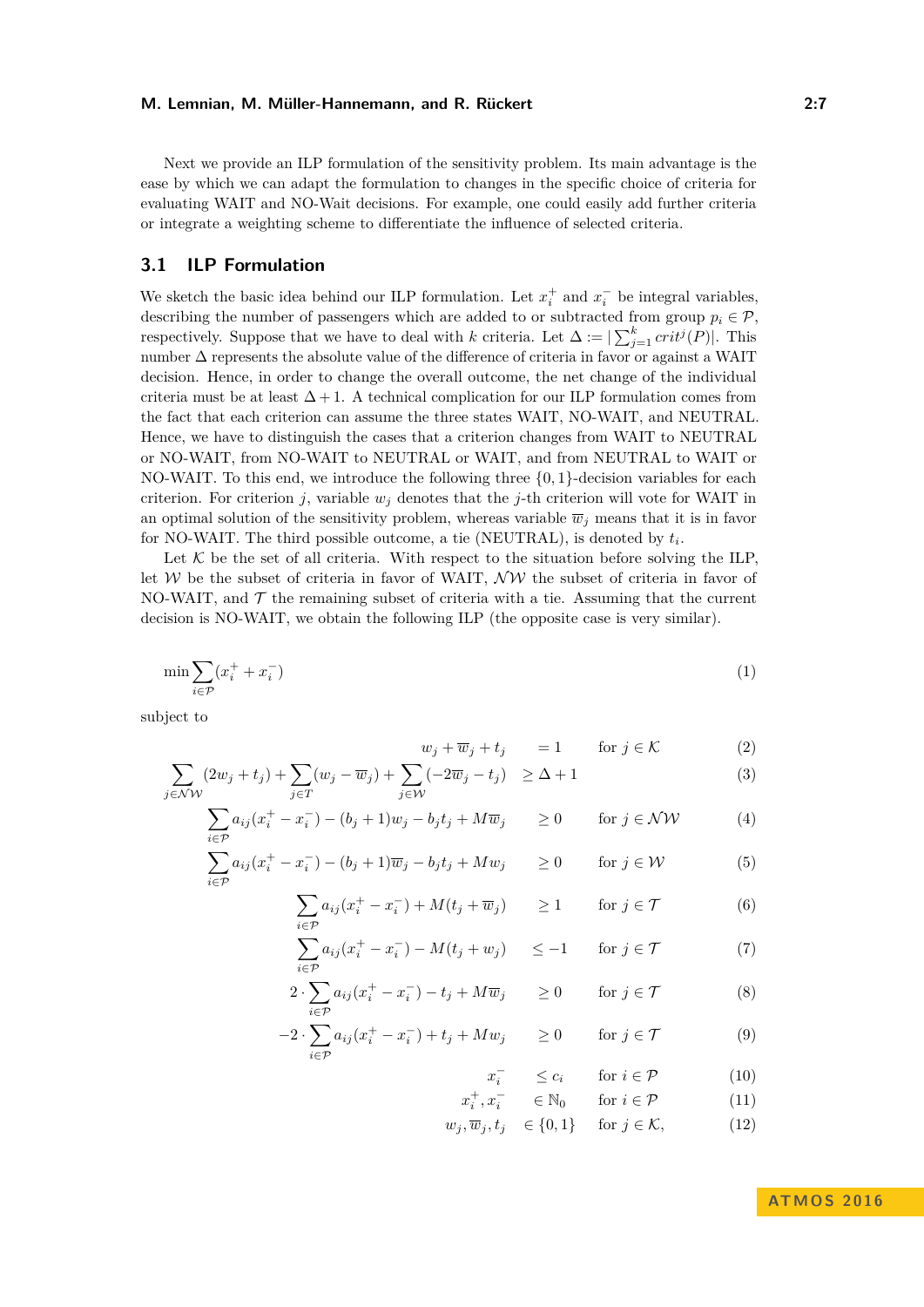#### **2:8 Sensitivity Analysis and Coupled Decisions in Train Dispatching**

where *M* is a sufficiently large constant, and the coefficients  $a_{ij} \in \mathbb{Z}$  denote the contribution of passenger group  $i \in \mathcal{P}$  to criterion  $j \in \mathcal{K}$ , and the coefficients  $b_j \in \mathbb{Z}$  the amount by which the current evaluation of criterion  $j \in W \cup \mathcal{NW}$  has to be changed in order switch this criterion from WAIT or NO-WAIT to NEUTRAL.

The objective function expresses that we want to minimize the necessary change. In an optimal solution, at most one of each pair of variables  $x_i^+, x_i^-$  can be strictly positive. Equality  $(2)$  in combination with the 0-1-variable bounds in  $(12)$  ensures that exactly one of the three possible states (WAIT, NO-WAIT, NEUTRAL) is chosen for each criterion. In Inequality [\(3\)](#page-6-0), the left-hand-side sums up the total change of criteria. To fulfill the inequality, the sum must be large enough to change the decision from NO-WAIT to WAIT. Inequalities  $(4)-(9)$  $(4)-(9)$  $(4)-(9)$  link the change in passenger flow to the different criteria. We use a "big-M" formulation to ensure that we can always fulfill all of these inequalities. The expression  $z_j = \sum_{i \in \mathcal{P}} a_{ij} (x_i^+ - x_i^-)$  measures the effect of the passenger flow change on criterion  $j \in K$ . For  $j \in \mathcal{NW}$  (the *j*-th criterion is currently in favor of NO-WAIT), we can fulfill Inequality [\(4\)](#page-6-0) with  $w_j = 1$  (or  $t_j = 1$ ) if  $z_j$  is large enough to reverse the criterion to WAIT (or to NEUTRAL, respectively). Otherwise, we can always choose  $\overline{w}_j = 1$ . Since it helps to fulfill Inequality [\(3\)](#page-6-0), we may safely assume that an optimal solution prefers setting  $w_j = 1$  over  $t_j = 1$  and the latter over  $\overline{w}_j = 1$ . For  $j \in \mathcal{W}$ , Inequality [\(5\)](#page-6-0) works analogously. Inequalities  $(6)-(9)$  $(6)-(9)$  $(6)-(9)$  together model the case that the current state of a criterion is NEUTRAL. Here, a case analysis shows that  $z_j > 0$  implies  $w_j = 1$ ,  $z_j < 0$  implies  $\overline{w}_j = 1$ , and  $z_j = 0$  implies  $t_j = 0$ . Inequality [\(10\)](#page-6-0) ensures for each group that we cannot subtract more passengers than we currently have.

# **3.2 Experiments**

**Experimental Setup.** We use the German train schedule of 2015 including all long-distance and regional trains. Overall, we have about 66000 trains and a million events per day. In addition to the schedule we obtained realistic passenger flow data from Deutsche Bahn. The used model contains about 3.3 million passengers on roughly 320 000 different routes per day. This passenger flow includes only passengers which use at least one long-distance train. With respect to our flow about 28000 different transfers are used by passengers every day. For our evaluation we used recorded data for actual delays of eight weekdays in June and October 2015. Every single test day is simulated by spreading the recorded delays into the network. For each detected critical or broken transfer we simulate a PANDA decision 15 minutes before the connecting train is scheduled to depart. If the evaluation suggests either to wait or not to wait we calculate the minimal number of passengers to change the suggested strategy. We solved the corresponding ILPs by using the non-commercial SCIP Optimization Suite<sup>[4](#page-7-0)</sup> in version 3.2.1 with SoPlex 2.2.1 as the ILP-solver. Overall, we examined 73486 many PANDA decisions.

**Experimental Results.** To allow a comparison between different scenarios, we normalize the necessary total passenger change (i. e., the value of the optimal ILP solution) by the number of affected passengers (more precisely, by the number of passengers which are affected differently by the two alternative decisions). This gives us a kind of reliability measure

 $rel = \frac{\text{total passenger change}}{\# \text{affected passengers}}.$ 

<span id="page-7-0"></span> $^4$  <http://scip.zib.de>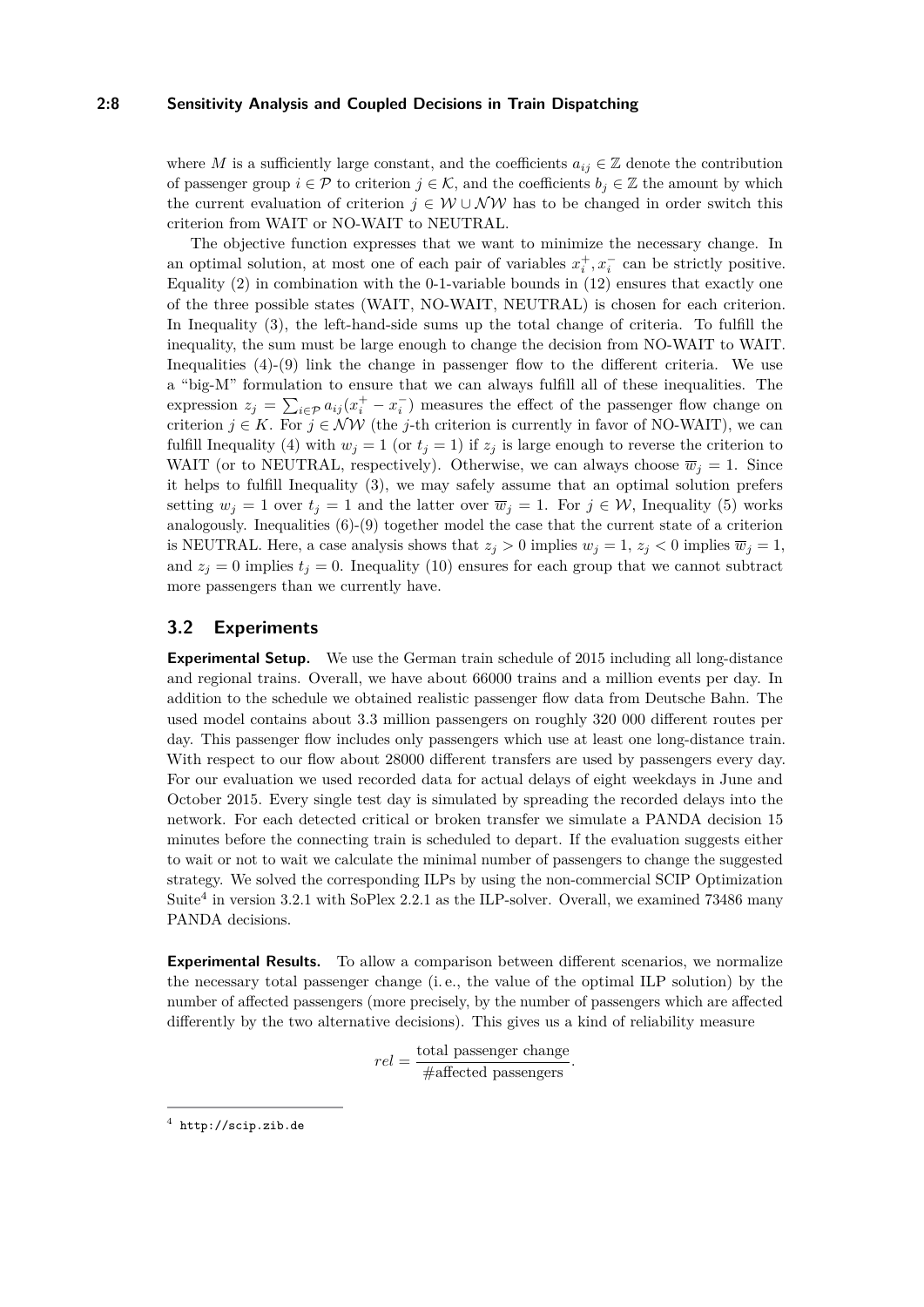<span id="page-8-1"></span>

**Figure 2** Top: sensitivity for all decisions: on average about 40% of the passengers are needed to change the decision. The median is about 24%. Left: sensitivity of WAIT-decisions: on average about 45% of the passengers are needed to change the decision. The median is about 30%. Right: sensitivity of NO-WAIT-decisions: on average about 36% of the passengers are needed to change the decision. The median is about 19%.

Since the optimal solution will never change the passenger flow by more than removing all existing passengers, we clearly have  $0 \le rel \le 1$ . The larger the value of *rel*, the more robust is the corresponding decision.

In the top part of Figure [2,](#page-8-1) a histogram shows the empirical distribution of the reliability measure *rel* based on all considered cases. This distribution appears to be U-shaped. A significant number of cases turns out to be highly sensitive, and another significant portion of all cases is quite robust. The mean of *rel* is *.*4, that is, on average we need about 40% of the affected passengers to change the suggested decision. Note that the distribution is skewed, and that the median is only *.*24. In the lower part of Figure [2,](#page-8-1) we distinguish between WAIT (left) and NO-WAIT decisions (right). It is an interesting observation that WAIT decisions turn out to be more robust than NO-WAIT decisions on average. The median of the sensitivity measure is .29 in case WAIT, in comparison to .19 in case NO-WAIT.

# <span id="page-8-0"></span>**4 Coupled Decisions**

We are now going to study the possible benefit of coupled waiting decisions. For each potential waiting decision of a critical or broken transfer, we do this evaluation in two steps. First, we recursively build up a conflict tree structure representing the dependencies of the given waiting decision with other subsequent decisions. In a second phase, we evaluate the impact of every choice of coupled waiting decisions by enumerating subtrees of the conflict tree. Note that this approach is only meant for the purpose of an a posteriori evaluation. Therefore, running times are neglected.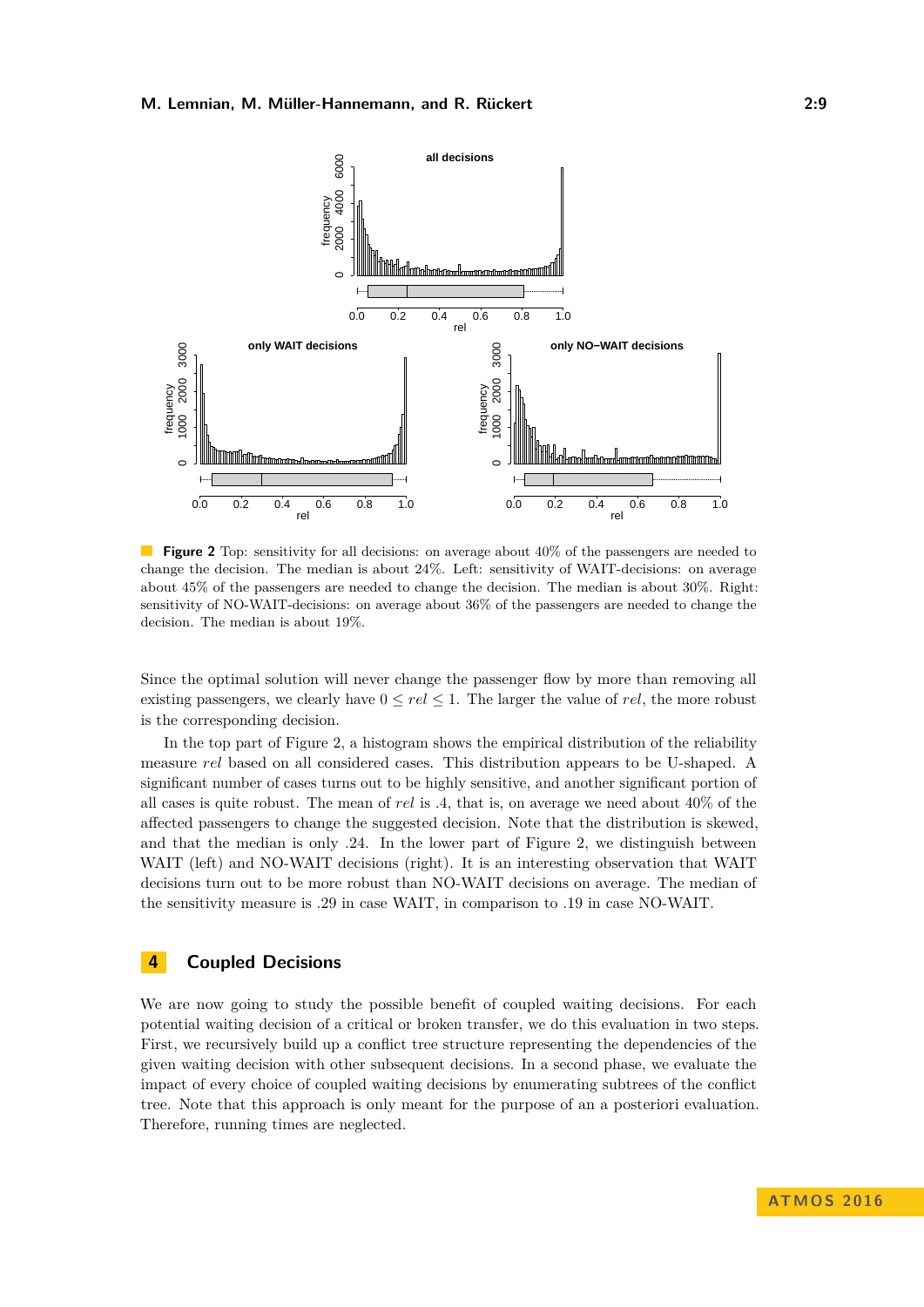#### **2:10 Sensitivity Analysis and Coupled Decisions in Train Dispatching**

<span id="page-9-0"></span>

**Figure 3** Example scenario of coupled decisions. Upper part: Involved trains and the induced delay if the transfer from its feeder train is kept. Lower part: the corresponding conflict tree. For each vertex, we denote the corresponding transfer and waiting decision by the feeder train, the departing train, the station, and the required artificial delay to keep the transfer.

# **4.1 The Conflict Tree**

Given a critical or broken transfer *tr*, its associated *conflict tree*  $T_{tr} = (V(T_{tr}), E(T_{tr}))$  is defined recursively. Every vertex of  $T_{tr}$  represents a critical or broken transfer in the underlying event-activity network. The root of conflict tree  $T_{tr}$  represents the initial critical/broken transfer *tr*. A conflict tree consists of a single vertex if waiting for the feeder train does not make any other transfers critical or broken. Otherwise, we obtain non-trivial conflict trees. For each tree vertex  $v \in V(T_{tr})$ , its children correspond exactly to all those transfers which are critical or broken under the condition that the transfers corresponding to *v* and all its predecessors in the tree are kept.

Keeping a critical or broken transfer  $tr'$  means, we have to delay the corresponding departure event such that passengers have enough time to reach the departing train, say by  $d(tr')$  minutes. Such an artificial delay has to be propagated through the event-activity network. Propagated delays may influence other transfers in all directions. They may newly create, worsen or even maintain following critical or broken transfers. Every non-root vertex of the conflict tree represents a critical or broken transfer induced by a WAIT decision for some other transfer higher up in the tree. Since NO-WAIT decisions do not alter the delay scenario, they do not lead to follow-up conflicts. We would like to point out that the same transfer can be represented several times within a conflict tree. See for example Fig. [3](#page-9-0) where all leave nodes occur twice.

Conflict trees may have a self-similarity or fractal property as shown in Fig. [4.](#page-10-0) Selfsimilarity/fractal means that subtrees and their associated transfers are similar to other subtrees. In the example presented in Fig. [4](#page-10-0) the subtree of vertex *v*2 is similar to the subtree of vertex *v*1 (without *v*2). However, the necessary delays to maintain the individual transfers can be different, because of the different delay situation in both subtrees. For instance, *v*3 and  $v^4$  are critical/broken transfers by spreading the delay  $d(v)$  into the network. Nevertheless,  $v3'$  and  $v4'$  are the same critical/broken transfers, but by spreading the delays  $d(v1)$  and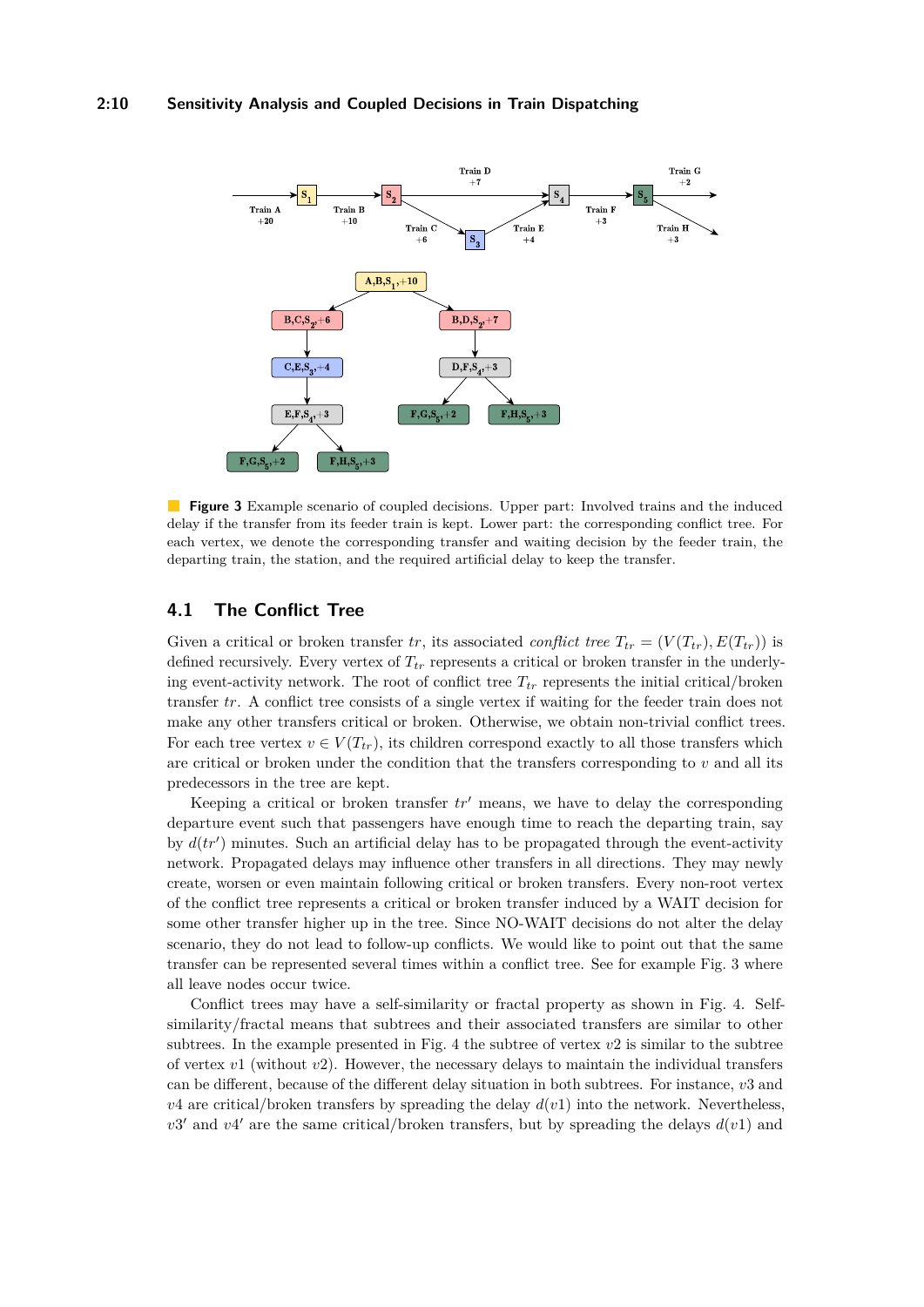

<span id="page-10-0"></span>**Figure 4** An example of a conflict tree with a self-similarity property. The subtree of vertex *v*2 is similar to the subtree of vertex  $v1$  (without  $v2$ ). The vertices  $v3$  to  $v6$  and  $v3'$  to  $v6'$  correspond to the same transfers, but the necessary delays to maintain the transfers might be different.

then  $d(v2)$  into the network. For a large-scale network like that of Germany, this property can lead to very large conflict trees with over several millions of vertices.

**Creation of a Conflict Tree.** Our algorithm to create a conflict tree is similar to breadthfirst search. We start with an empty queue  $Q$  and push the root vertex with the initial critical/broken transfer into it. As long as there are vertices in the queue, we explore its first element (and then perform a dequeue operation). The current vertex *v* has to be maintained by propagating an artificial delay  $d(v)$  in the underlying network N. All thereby induced critical/broken transfers are collected and then inserted into the tree as well as into the queue. Let us consider the example given in Figure [4.](#page-10-0) We start with vertex  $v1$  and spread the delay  $d(v1)$  into the network N. Then, we collect the induced conflicts  $v2, v3$  and  $v4$ . Next we continue with vertex  $v2$  and spread the delay  $d(v2)$  into the network. We also collect the subsequent conflicts  $v3'$  and  $v4'$ . Now we would like to process  $v3$ , but the current state of the network is modified by the two delays  $d(v1)$  and  $d(v2)$ . The delay  $d(v2)$  is unnecessary to measure the impact of delay  $d(v3)$ . Therefore, we have to re-establish a valid state of the network before spreading the delay of the current vertex. For sake of simplicity, we remove *all* artificial delays directly after we inserted the induced subsequent critical/broken transfers into the queue and re-propagate all artificial delays from the root vertex to the predecessor of the current vertex *v* directly before spreading the delay. Thereby, we always ensure that the current state of the underlying network is valid.

**Evaluation of a Conflict Tree.** For each vertex in the tree we have a binary decision variable to model that this transfer will be maintained (one) or not (zero). We can interpret these  $|V = V(T_{tr})|$  many binary decision variables as a |*V*| bit long variable *x*. This variable *x* can theoretically attain  $2^{|V|}$  different values, but not all of these values are feasible. For instance, if the root vertex is assigned with a zero, then there are no following conflicts, therefore the remaining  $|V| - 1$  bits have to be set to zero. In general, a  $|V|$  bit long variable x is a *feasible* configuration for a conflict tree, if and only if for every bit *i* that is set to one all bits corresponding to the path from the root to the predecessor of  $v_i$  in the conflict tree are also set to one.

The evaluation algorithm has two phases. In the first phase we determine the set of all affected passenger groups. To do so, we simulate all feasible coupled decisions successively and collect from all simulated decisions the affected passenger groups. Note that we have to re-establish the original state of the event-activity network after every simulation step. Working with the set of affected passengers is necessary to have an unbiased comparison between the impact of all simulated feasible decisions on the passenger flow. In this phase no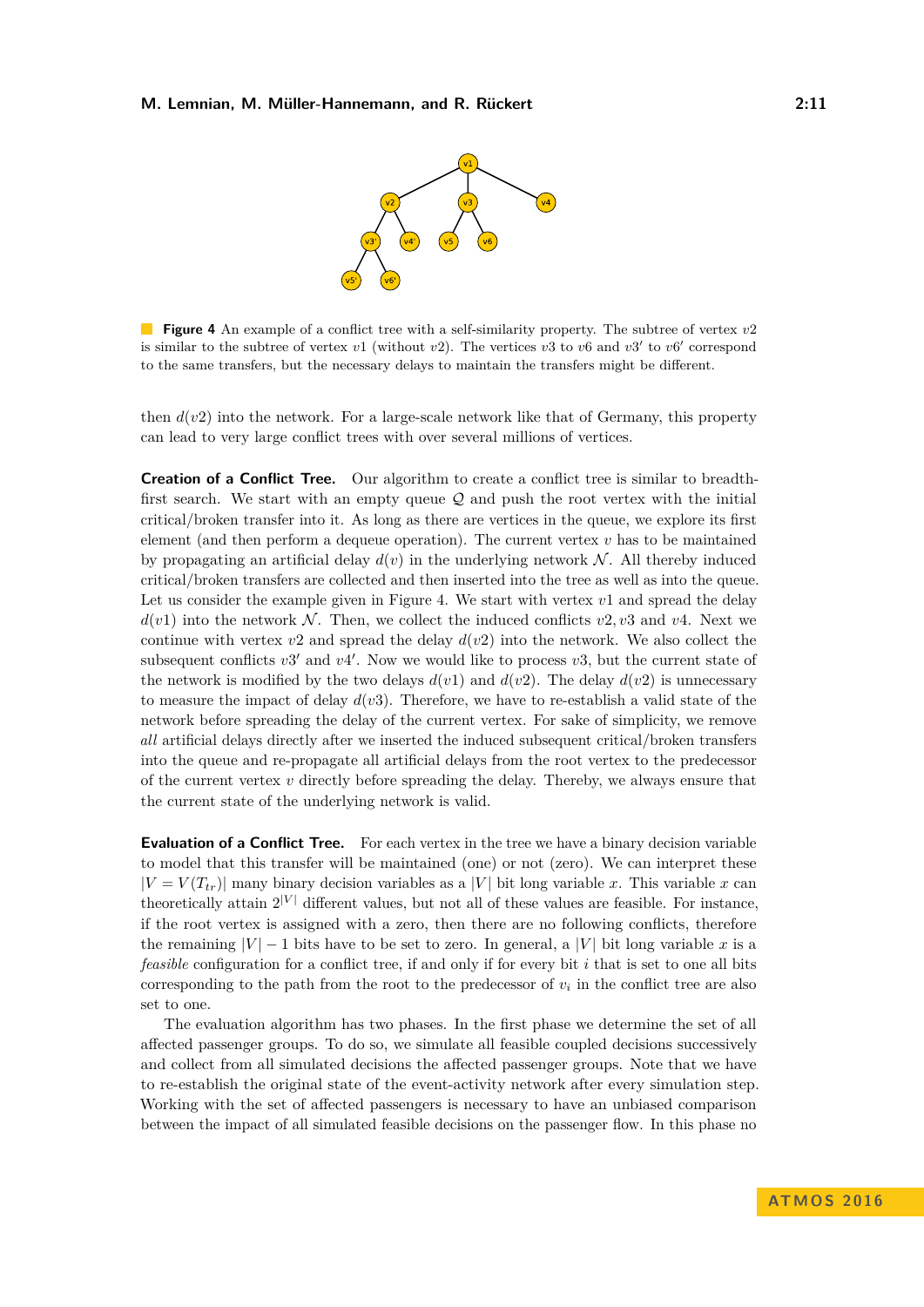<span id="page-11-0"></span>

**Figure 5** Cumulative distribution functions of the additional delay minutes for both maintained and not maintained vertices of all conflict trees.



**Figure 6** Distribution function of the number of follow-up conflicts for both maintained and not maintained vertices of all conflict trees.

passenger flow adjustments are done. In the second phase we again iterate over and simulate all feasible coupled decisions successively, but in each step we measure and store the impact of the injected delays on the previously collected passenger groups. The passenger groups may have to be rerouted at this point if their route is not feasible any more. After these two steps we can compare all feasible coupled decisions with each other in an unbiased way. Finally, we are able to evaluate the impact on the passenger flow of all feasible coupled decisions. For each scenario we compute objective values for all seven PANDA criteria. As before, we compare two solution vectors by counting the number of criteria where one solution is strictly better than the other. Hence, scenario *A* is considered as better as scenario *B* if the majority of criteria is in favor of scenario *A*.

### **4.2 Experiments**

**Experimental Setup.** We use the same German train schedule for the evaluation of the benefit of coupled waiting decisions as in the previously described experiment. For every critical/broken transfer we calculate the conflict tree 15 minutes in advance of the scheduled event time and evaluate the impact of all feasible coupled decisions on the passenger flow. Because of the high computational effort to determine all feasible coupled decisions we focus only on conflict trees with at most 10 vertices/conflicts (at most 1024 different coupled decisions). Note that the larger the tree becomes the less likely it is that coupling is preferable. Finally, we collect all evaluations and compare them with pure NO-WAIT and WAIT decisions. By this process we obtained 20920 different conflict trees.

**Experimental Results.** For these 20920 conflict trees we have found 4941 cases (about 23.61%) where coupled waiting decisions are better than single WAIT-decisions. Furthermore, there are 2982 cases (about 14.25%) in which the coupled waiting decisions are better than NO-WAIT-decisions. However, there are only 1319 cases (about 6.3%) where coupled waiting decisions are better than both WAIT- and NO-WAIT-decisions.

Next we are interested to understand under which circumstances coupled decisions are preferable. In the cases where coupled waiting decisions are at least better than WAIT- or NO-WAIT-decisions we collect all maintained non-root vertices (about 12000). Similarly, we also collect all not maintained non-root vertices of all remaining scenarios (about 14000 vertices). For both sets of vertices we consider several properties of its members. These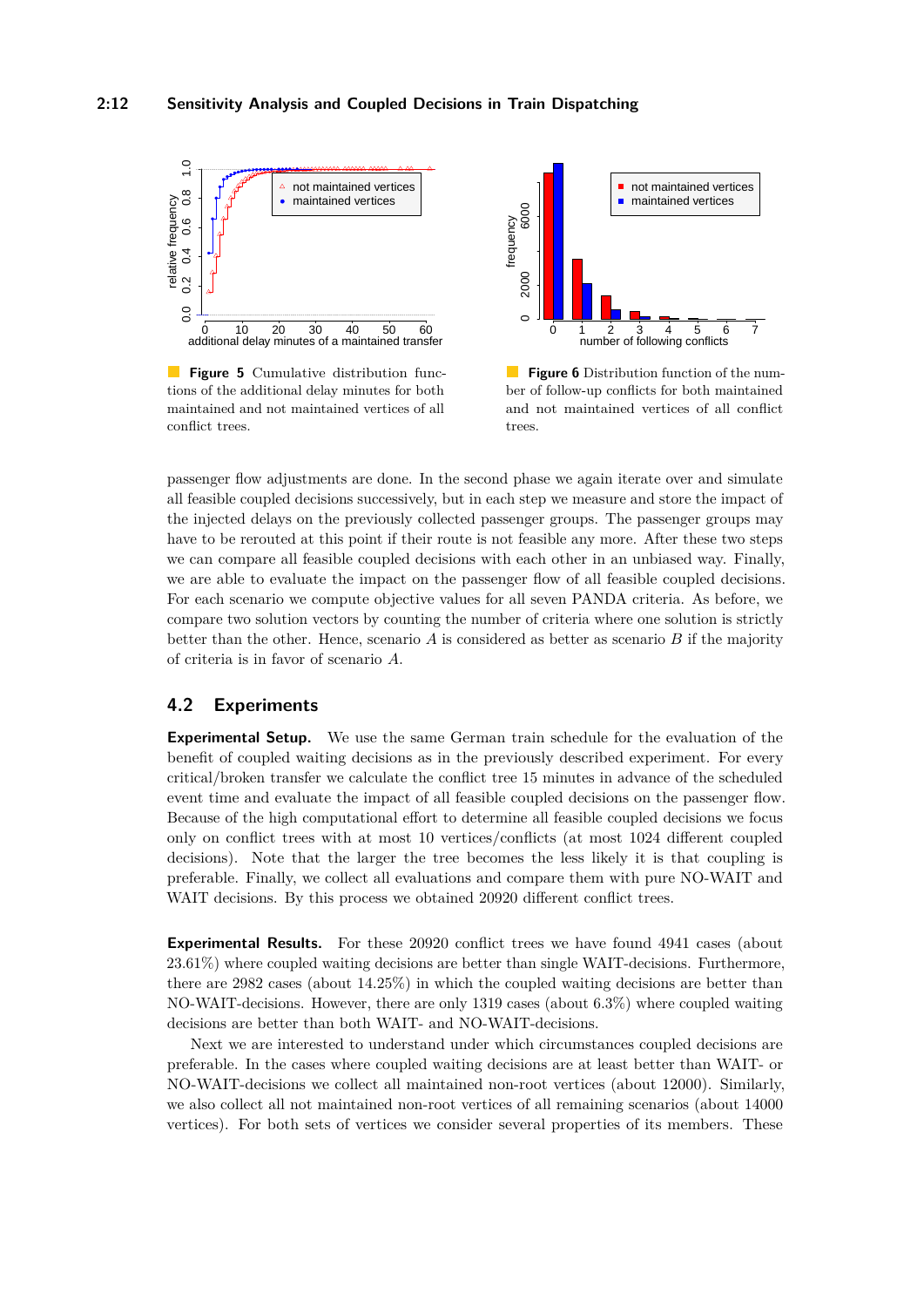<span id="page-12-1"></span>**Table 1** The average change for three criteria by applying coupled waiting decisions in comparison with standard single WAIT/NO-WAIT decisions.

| criteria                                | benefit of coupled waiting decisions |
|-----------------------------------------|--------------------------------------|
| total arrival delay                     | $-3.02\%$                            |
| $\#$ passengers with $> 60$ min. delay  | $2.34\%$                             |
| $\#$ passengers with $> 120$ min. delay | .58%                                 |

properties are for instance: the number of minutes required to maintain the corresponding transfer and the number of its children in the conflict tree. Figure [5](#page-11-0) shows that it is more likely to have a maintained transfer if the additional delay minutes are quite small. In addition, Figure [6](#page-11-0) shows that it is more likely for a vertex to become a maintained transfer if it is a leaf in the decision tree. If a vertex has at least one child it is about 15% more likely to be a non-maintained transfer. We conclude that a heuristic pruning scheme should preferably explore vertices which require a small extra delay or those which induce no follow-up conflicts (that is, leaves in the decision tree).

To measure the benefit of coupled waiting decisions we compare the standard single WAIT/NO-WAIT decisions with the best solution we can obtain for either WAIT, NO-WAIT, or a coupled decision according to three different criteria. As shown in Table [1](#page-12-1) the coupled waiting decisions have slightly worsened the total arrival delay by about 3%. Nevertheless, the number of passengers with an arrival delay of at least 60 or at least 120 minutes could be reduced by about 2% respectively by .58%. Thus, the overall benefit of coupled decisions is mixed, but the improvements for passengers with large delays should outweigh their slightly larger average delay.

### <span id="page-12-0"></span>**5 Summary and Future Work**

In this paper we have discussed two enhancements of the dispatching framework provided by PANDA. First, we showed how to provide sensitivity information for dispatching recommendations with respect to fluctuations within the passenger flow. For each critical transfer, we can tell whether our waiting or non-waiting recommendation is stable under slight changes of the passenger flow. Our main finding is that the overall distribution of the sensitivity is U-shaped. That means, we observe a significant fraction of cases that are either very stable or very unstable. We conclude that the knowledge the specific sensitivity of a critical WAIT/NO-WAIT decision is highly valuable for the decision making process. If the sensitivity is low, an automatized decision might be possible, whereas a high sensitivity indicates that a human dispatcher is required to take a closer look into the pros and cons of the decision in question. Future work should also study a second dimension of uncertainty in the given data: How sensitive are waiting decisions with respect to delay predictions?

Second, we explored the value of coupled decision making which extends the analysis of critical transfers. We learned that the large extra work spent in exploring larger parts of conflict trees only pays off in relatively rare cases. In most cases, just exploring the root node and working with standard waiting time rules for all other nodes of the conflict tree already yields an optimal solution. As a next step, we would like to exploit these observations to develop heuristic rules for pruning conflict trees. Up to now, the conflict tree part of our prototype has not been optimized for efficiency. Hence, we will work on speeding it up to meet the requirements of real-time dispatching.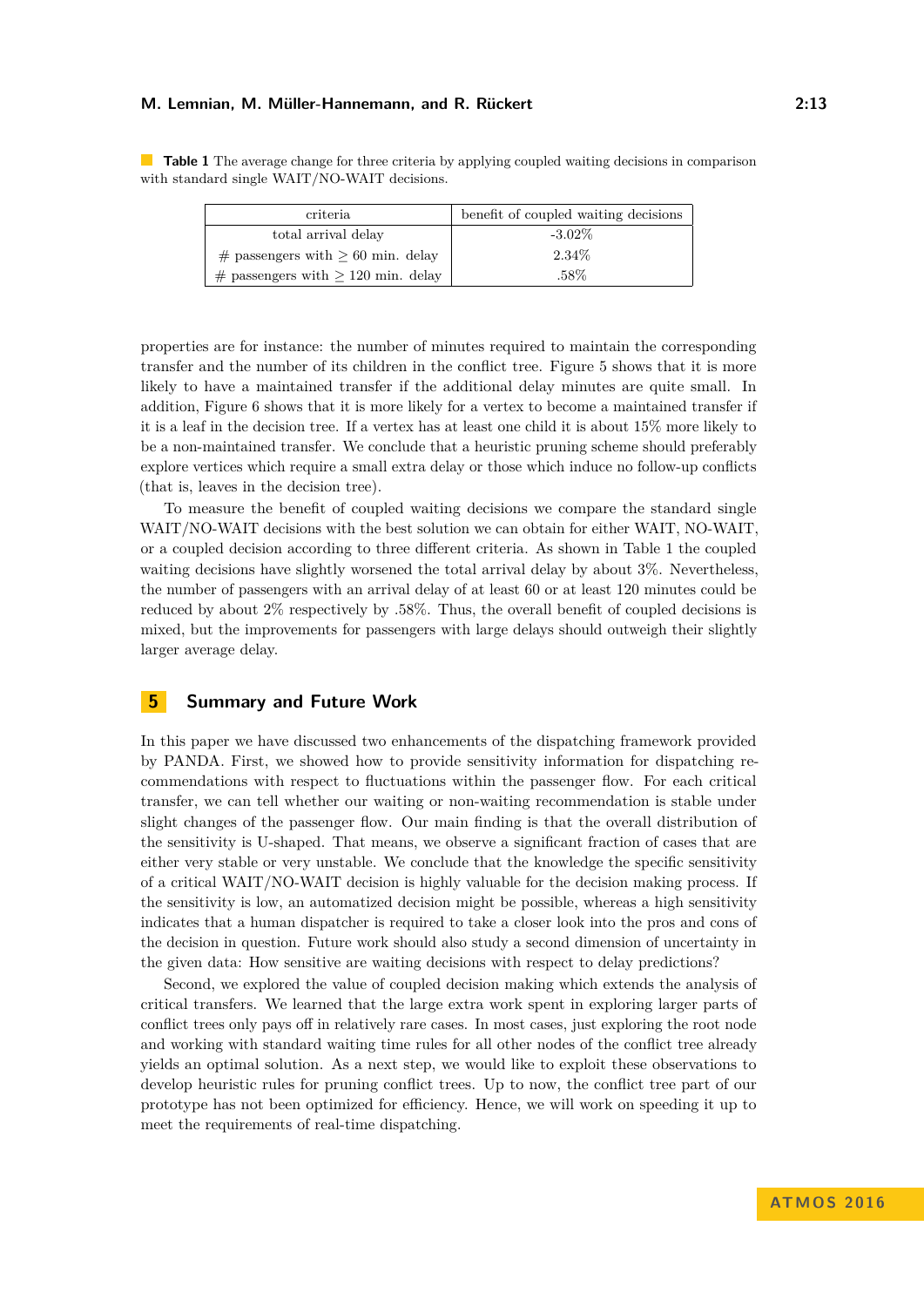### **2:14 Sensitivity Analysis and Coupled Decisions in Train Dispatching**

#### **References**

- <span id="page-13-10"></span>**1** Reinhard Bauer and Anita Schöbel. Rules of thumb — practical online strategies for delay management. *Public Transport*, 6:85–105, 2014.
- <span id="page-13-14"></span>**2** Annabell Berger, Christian Blaar, Andreas Gebhardt, Matthias Müller-Hannemann, and Mathias Schnee. Passenger flow-oriented train disposition. In C. Demetrescu and M. M. Halldórsson, editors, *Proceedings of the 19th Annual European Symposium on Algorithms (ESA)*, volume 6942 of *LNCS*, pages 227–238. Springer, 2011.
- <span id="page-13-8"></span>**3** Francesco Corman, Dario Pacciarelli, Andrea D'Ariano, and Marcella Samà. Railway traffic rescheduling with minimization of passengers' discomfort. In *Computational Logistics, ICCL 2015*, volume 9335 of *LNCS*, pages 602–616. Springer, 2015.
- <span id="page-13-5"></span>**4** Twan Dollevoet and Dennis Huisman. Fast heuristics for delay management with passenger rerouting. *Public Transport*, 6:67–84, 2014.
- <span id="page-13-4"></span>**5** Twan Dollevoet, Dennis Huisman, Marie Schmidt, and Anita Schöbel. Delay management with rerouting of passengers. *Transportation Science*, 46(1):74–89, 2012.
- <span id="page-13-7"></span>**6** Satoshi Kanai, Koichi Shiina, Shingo Harada, and Norio Tomii. An optimal delay management algorithm from passengers' viewpoints considering the whole railway network. *Journal of Rail Transport Planning & Management*, 1:25 – 37, 2011.
- <span id="page-13-9"></span>**7** Natalia Kliewer and Leena Suhl. A note on the online nature of the railway delay management problem. *Networks*, 57:28–37, 2011.
- <span id="page-13-12"></span>**8** Leo G. Kroon, Gabor Maróti, and Lars K. Nielsen. Rescheduling of railway rolling stock with dynamic passenger flows. *Transportation Science*, 49:165–184, 2015.
- <span id="page-13-11"></span>**9** Martin Lemnian, Ralf Rückert, Steffen Rechner, Christoph Blendinger, and Matthias Müller-Hannemann. Timing of train disposition: Towards early passenger rerouting in case of delays. In Stefan Funke and Matús Mihalák, editors, *14th Workshop on Algorithmic Approaches for Transportation Modelling, Optimization, and Systems, ATMOS 2014*, volume 42 of *OASICS*, pages 122–137. Schloss Dagstuhl - Leibniz-Zentrum fuer Informatik, 2014.
- <span id="page-13-15"></span>**10** Matthias Müller-Hannemann and Mathias Schnee. Efficient timetable information in the presence of delays. In R. Ahuja, R.-H. Möhring, and C. Zaroliagis, editors, *Robust and Online Large-Scale Optimization*, volume 5868 of *LNCS*, pages 249–272. Springer, 2009.
- <span id="page-13-0"></span>**11** Ralf Rückert, Martin Lemnian, Steffen Rechner, Christoph Blendinger, and Matthias Müller-Hannemann. PANDA: A software tool for improved train dispatching with focus on passenger flows. In *Proceedings of CASPT 2015 (Conference on Advanced Systems in Public Transport), Rotterdam*. 2015. URL: <www.caspt.org/proceedings/paper90.pdf>.
- <span id="page-13-6"></span>**12** Marie Schmidt. Simultaneous optimization of delay management decisions and passenger routes. *Public Transport*, 5:125–147, 2013.
- <span id="page-13-2"></span>**13** Anita Schöbel. A model for the delay management problem based on mixed-integer programming. *Electronic Notes in Theoretical Computer Science*, 50(1), 2001.
- <span id="page-13-3"></span>**14** Anita Schöbel. Integer programming approaches for solving the delay management problem. In F. Geraets, L. Kroon, A. Schoebel, D. Wagner, and C. Zaroliagis, editors, *Algorithmic Methods for Railway Optimization*, volume 4359 of *LNCS*, pages 145–170. Springer, 2007.
- <span id="page-13-13"></span>**15** Lucas P. Veelenturf, Leo G. Kroon, and Gábor Maróti. Passenger oriented railway disruption management by adapting timetables and rolling stock schedules. In *10th International Conference of the Practice and Theory of Automated Timetabling (PATAT 2014)*, pages 11–34. 2014.

## <span id="page-13-1"></span>**A Example: Coupled Decisions**

In Figures  $7 - 12$  $7 - 12$  we provide a small example to illustrate a typical scenario where coupling of decisions is reasonable. The first figure shows the planned scenario according to schedule